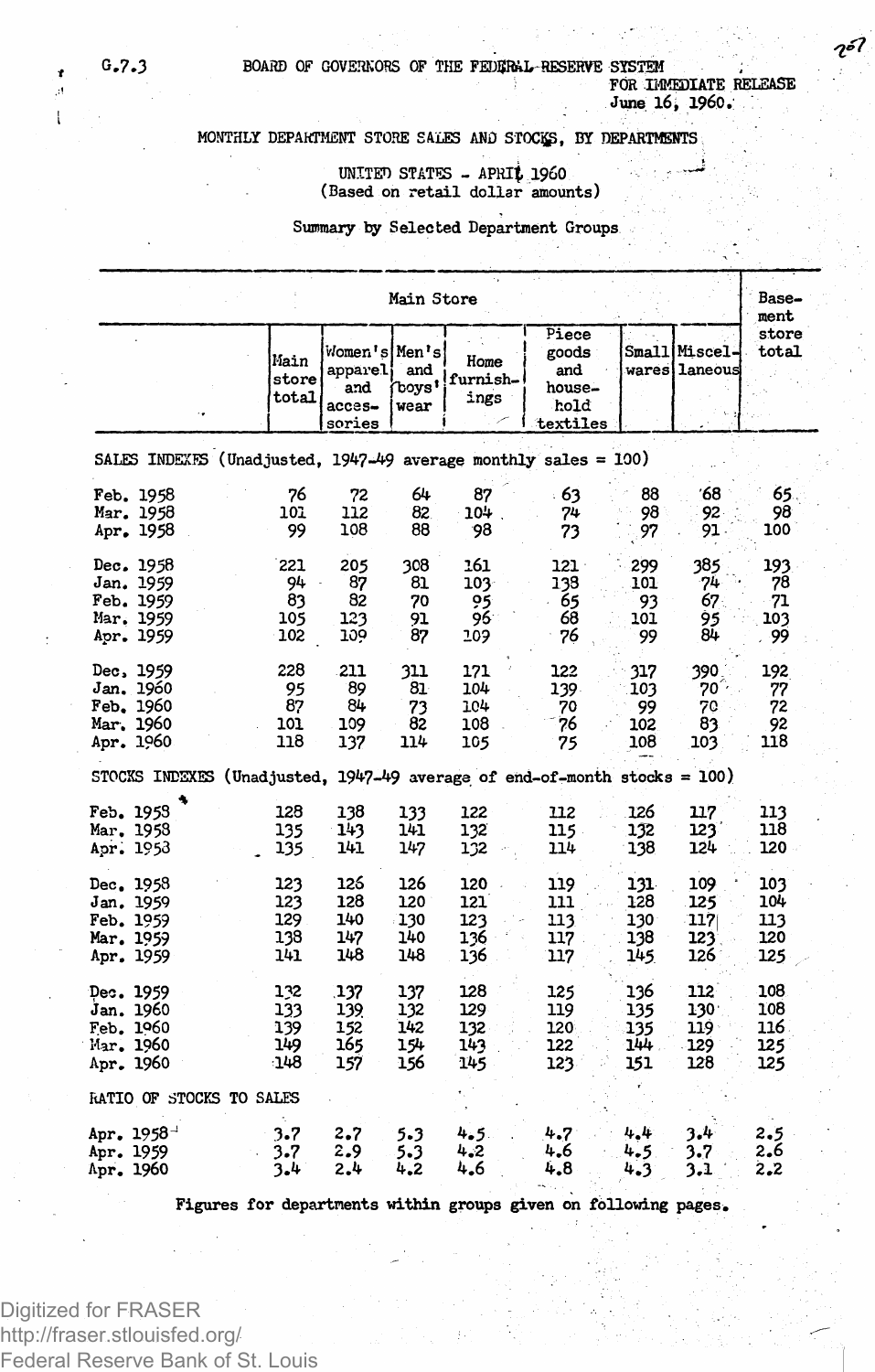υ

## MONTHLY DEPARTMENT STORE SALES AND STOCKS, BY DEPARTMENTS

UNITED STATES - APRIL 1960

|                                                                                                                                                                                                                                                  |                                                                 | Percentage change from<br>corresponding period<br>a year ago       |                                                                        |                                                                       | Ratio of<br>stocks to                                                    |                                                            | Unadjusted<br>indexes                                        |  |  |
|--------------------------------------------------------------------------------------------------------------------------------------------------------------------------------------------------------------------------------------------------|-----------------------------------------------------------------|--------------------------------------------------------------------|------------------------------------------------------------------------|-----------------------------------------------------------------------|--------------------------------------------------------------------------|------------------------------------------------------------|--------------------------------------------------------------|--|--|
| Department                                                                                                                                                                                                                                       |                                                                 | Sales during<br>period                                             |                                                                        | sales $1/$                                                            |                                                                          | 1(1947-49<br>(/av.=1002                                    |                                                              |  |  |
|                                                                                                                                                                                                                                                  |                                                                 | Apr. Jan. Apr.                                                     | month)<br><u>Anril</u>                                                 |                                                                       | April                                                                    |                                                            | April<br>1960 1959 Sales Stocks                              |  |  |
| GRAMM TOTAL-entire store                                                                                                                                                                                                                         | +16                                                             | $+11$                                                              | $+5$                                                                   | 3.2                                                                   | 3.5                                                                      |                                                            |                                                              |  |  |
| <b>MAIN STORE TOTAL</b>                                                                                                                                                                                                                          | +16                                                             | + 5                                                                | + 6                                                                    | 3.4                                                                   | 3.7                                                                      | 118                                                        | 148                                                          |  |  |
| FIECE GOODS, HOUSEHOLD TEXTILES                                                                                                                                                                                                                  | $-2$                                                            | ÷ 4:                                                               | $+4$                                                                   | 4.8                                                                   | 4.5                                                                      | 75                                                         | 123                                                          |  |  |
| Piece goods<br>Silks, velvets, synthetics<br>Woolen yard goods<br>Cotton yard goods                                                                                                                                                              | + 6<br>$+7$<br>$+28$<br>$+4$                                    | $+3$<br>+ 4<br>$+1$<br>$+3$ :                                      | $+2$<br>$+1$<br>- 1<br>- 2                                             | 3.4<br>3.2<br>7.4<br>2,8                                              | 3.6<br>3.4<br>$\sim$<br>9.6<br>3.0                                       | 69<br>65<br>18<br>ຳ15                                      | 87<br>79<br>60<br>116                                        |  |  |
| Household, textiles<br>Linens and towels<br>Domestics--muslins, sheetings<br>Blankets, comforters, spreads.                                                                                                                                      | - 6<br>- 1<br>-10<br>- 8                                        | $+4$<br>+ 5<br>$+2$<br>+ 5                                         | $+6$<br>+ 6<br>+ 7<br>+ 3                                              | 5.5<br>5.8<br>5.5<br>5.3                                              | 4.9<br>5.4<br>4.6<br>4.7                                                 | 79<br>81<br>76<br>85                                       | 141<br>132<br>169<br>138                                     |  |  |
| SMALL WARES.                                                                                                                                                                                                                                     | + 9                                                             | + 4                                                                | $+5$                                                                   | 4.3 4.5                                                               |                                                                          | 108                                                        | 151                                                          |  |  |
| Laces, trimmings, embroideries.<br>and ribbons<br>Notions<br>Toilet articles, drug sundries                                                                                                                                                      | $+20$<br>$\frac{+3}{+7}$                                        | + 6<br>$\ddot{}$<br>5<br>$+3$                                      | + 4<br>+ 2<br>+4                                                       | 3.9<br>3.9<br>3.8                                                     | 4.5<br>3.9<br>3.9                                                        | 114<br>122<br>127                                          | 144<br>170<br>147                                            |  |  |
| Silverware and jewelry<br>Silverware and clocks<br>Costume jewelry<br>Fine jewelry and watches                                                                                                                                                   | $-17$<br>+ 2<br>$+27$<br>+15                                    | + 9<br>+ 8<br>+ 9<br>+ 8                                           | + 7<br>+ 5<br>$+7$<br>$+11$                                            | 5.2<br>$\mathbf{8.1}$<br>3.0<br>9.3                                   | 5.7<br>7.8<br>-3.6<br>9.6                                                | 103<br>77<br>123<br>128                                    | 160<br>167<br>154<br>196                                     |  |  |
| Art needlework<br>Books and stationery<br>Books and magazines<br>Stationery                                                                                                                                                                      | - 6<br>$+13$<br>+8<br>+15                                       | $+4$<br>$+2$<br>+ 3<br>+ 2                                         | $+3$<br>$+1$<br>$+5$<br>+4                                             | 6.3<br>4.3<br>$3 - 4$<br>4,7                                          | 5.7<br>4,6<br>3.5<br>5,2                                                 | 64<br>100<br>112<br>97                                     | 116<br>157<br>150<br>161                                     |  |  |
| WOMEN'S APPAREL AND ACCESSORIES                                                                                                                                                                                                                  | +26                                                             | + 5                                                                | + 6                                                                    | 2,4                                                                   | 2.8                                                                      | 137                                                        | 157                                                          |  |  |
| Women's accessories<br>Lockwear and scarfs<br><b>i</b> andkerchiefs<br>hillinery<br>Women's and children's gloves<br>Corsets and brassieres<br>Women's, children's hosiery                                                                       | +31<br>$+21$<br>+30<br>$+82$<br>+68<br>+12<br>$+14$             | + 5<br>+ 4<br>- 1<br>$+2$<br>$+5$<br>+ 4<br>$+3$                   | + 5<br>+ 5<br>$+3$<br>- 8<br>+ 6<br>۰<br>-5<br>+ 1                     | 3.0<br>2,3<br>4,0<br>0.5<br>2.7<br>3.1<br>3.0                         | 3.7<br>2.6<br>5,0<br>1.1<br>4.3<br>3.3<br>3.3                            | 130<br>135<br>51<br>160<br>121<br>169<br>86                | 162<br>170<br>69<br>83<br>93<br>202<br>150                   |  |  |
| Underwear, slips, and negligees<br>Kuit underwear<br>Silk & muslin underwar, slips<br>Negligoes, robes, loung, apparel<br>Infants' wear<br>Hetchings, small leather goods<br>Worden's and children's shoes<br>Children's shoes.<br>Women's shoes | $+7$<br>+10<br>+ 7<br>+ 3<br>+38<br>+46<br>+42<br>+104<br>$+31$ | + 4<br>$+4$<br>$+3$<br>3<br>۰<br>$+5$<br>$+7$<br>+ 7<br>+10<br>+ 6 | $+1$<br>+ 5<br>$+2$<br>$+2$<br>$+2$ .<br>$+4$<br>$+7$<br>$+5.$<br>$+8$ | 3.7<br>3.9<br>3.7<br>$-2.8$<br>2.6<br>$\sim$ 2.1<br>4,0<br>3.5<br>4.1 | 3,8<br>4.0<br>3.9<br>2.8<br>3.5<br>2.9 <sub>1</sub><br>5,3<br>6.9<br>5.0 | 86<br>111<br>74<br>- 86<br>136<br>160<br>180<br>130<br>184 | 144<br>194<br>127<br>-123<br>148<br>168<br>201<br>198<br>206 |  |  |

Digitized for FRASER http://fraser.stlouisfed.org/ Federal Reserve Bank of St. Louis

## $6.7.3$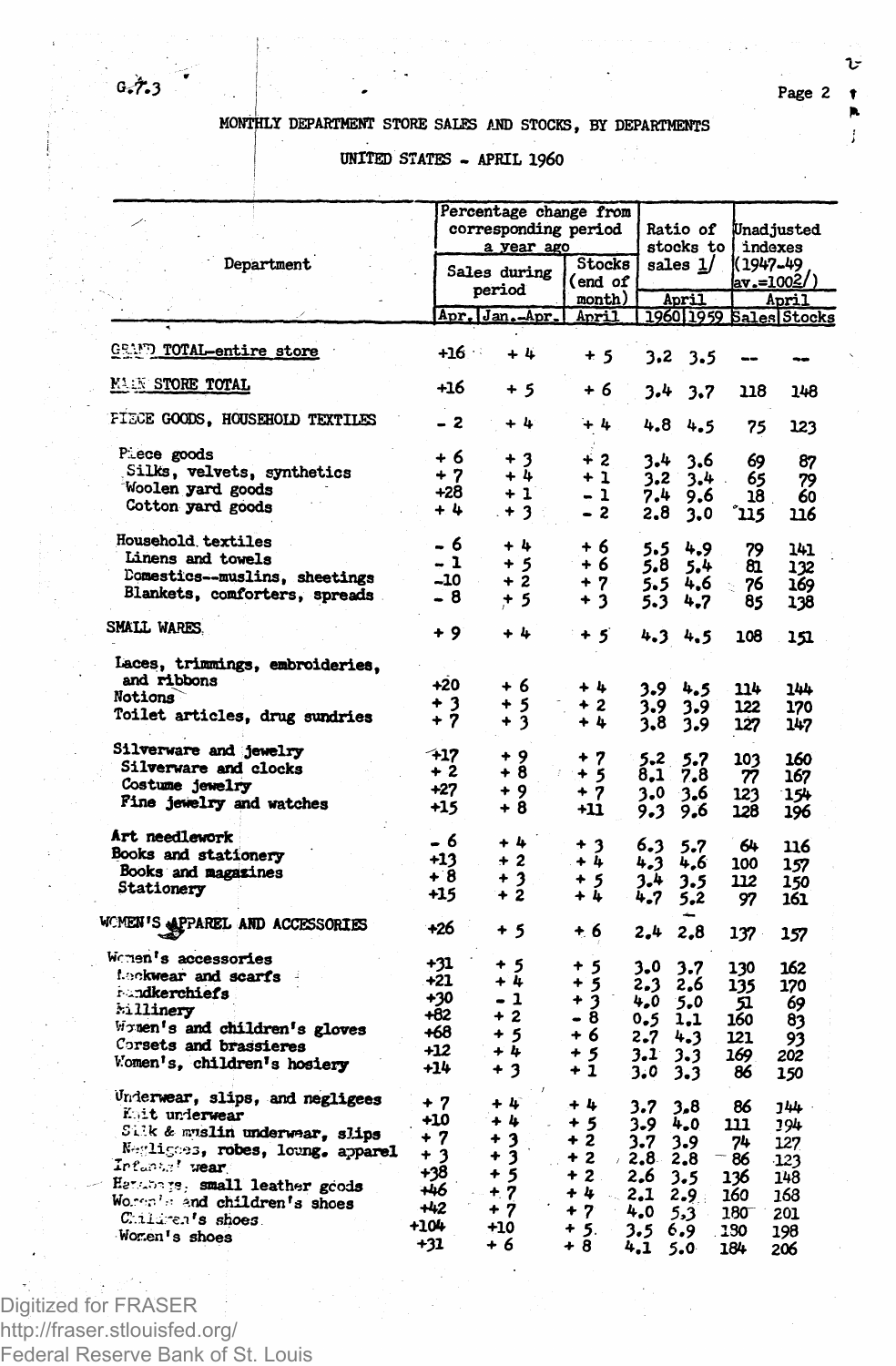**J -**

# **MONTHLY DEPARTMENT STORE SALES AND STOCKS, BY DEPARTMENTS (Continued)**

**UNITED STATES - APRIL I960 .**

|                                          |       | Percentage change from        |              |                |               |          |                   |
|------------------------------------------|-------|-------------------------------|--------------|----------------|---------------|----------|-------------------|
|                                          |       |                               |              |                | Ratio of      |          |                   |
|                                          |       | corresponding period          |              |                |               |          | Unadjusted        |
|                                          |       | a year ago                    |              |                | stocks to     |          | indexes           |
| Department                               |       | Sales during                  | Stocks       |                | sales 1/      | (1947–49 |                   |
|                                          |       | period                        | (end of      |                |               |          | <u>  av.=1002</u> |
|                                          |       |                               |              | month)         | April         |          | April             |
|                                          |       | <u>Apr. Jan.-Apr.</u>         | April.       | 11960i1959     |               |          | Sales Stock       |
|                                          |       |                               |              |                |               |          |                   |
| WOMEN'S APPAREL, ACCESSORIES (Cont.)     |       |                               |              |                |               |          |                   |
|                                          |       |                               |              |                |               |          |                   |
| Women's apparel                          | $+23$ | $+5$                          | $+7$         |                | $1.8 \t2.1$   | 144      | 150               |
| Women's, misses' coats & suits           | $+17$ | $+1$                          | $-2$         | 1.4            | $1.7 -$       | 94       | 86                |
| Women's, misses' coats                   | +13   | + 3                           | - 1.         | 1.4            | 1.6           | 92       | 86                |
| Women's, misses' suits                   | $+27$ | - 6                           | $-2$ .       | -1.5           | 2.0           | 106      | 88                |
| Juniors' and girls' wear                 | $+52$ | $+8$                          | $+9$         | 1.6            | 2.2           | 179      | 168               |
| Juniors' coats, suits, dresses           | +36   | $+8$                          | +12          | 1.2            | $1.5 -$       | $169 +$  | 147               |
| Girls' wear                              | +73   | $+7$                          | $+7$ .       | 1.9            | 3.1           | 190      | 184               |
|                                          |       |                               |              |                |               |          |                   |
| Women's and misses' dresses              | +16   | $+5.$                         | +10          | 1.5            | 1.6           | 155      | 161               |
| Inexpensive dresses                      | +18   | $+5$                          | +10          | 1.2            | 1.3           | 167      | 169               |
| Better dresses                           | $+13$ | $+4$                          | $+10$        | 2.0            | 2.0           | 145      | 163               |
| Blouses, skirts, sportswear              | +16   | $+7$                          | ∔ 9∶         | 2.4            | 2.5           | 163 -    | 204               |
| Aprons, housedresses, uniforms           | +11   | +6.                           | + 6          | $1.6 -$        | 1.7.          | 167      | 152               |
| Furs                                     | - 2   | $-4$                          | +9 ⊹         | 6.0            | 5.4           | 71       | 121               |
| MEN'S AND BOYS' WEAR                     | +32   | $+7$                          | + 6          | 4,2            | 5.3           | 114      | 156               |
|                                          | w     |                               |              |                |               |          |                   |
| Men's clothing                           | +23   | $+7$                          | $+6^{\circ}$ | $n_{\bullet}6$ | 5.3           | 125      | 168               |
| Men's furnishings and hats               | +21   | $+6$                          | $+5$         | 4.5            | 5.2           | 89       | 145               |
| Boys' wear                               | $+70$ | $+10$ .                       | $+5$         | 3.0            | 4,8           | 158.     | 147               |
| Men's & boys' shoes, slippers            | +29   |                               | + 4          |                |               | 141      | 189               |
|                                          |       | $+5$ .                        |              | 5.8            | 7.2           |          |                   |
| HOMEFURNISHINGS                          | - 4   | + 4                           | + 7          |                | 4.6 4.2       | 105      | 145               |
| Furniture and bedding                    | - 5   | $+5$                          | $+10$        | 4.5            | $3.9 -$       | 115      | 148               |
| Mattresses, springs, studio beds         |       |                               |              |                |               |          |                   |
|                                          | -10   | 3<br>÷                        | +12          | 2.5            | 2.0           | $-119$   | 171               |
| Upholstered, other furniture             | - 3   | -5<br>+                       | $+10$        | 5.2            | $4.6 - 114$   |          | 147               |
| Domestic floor coverings                 | - 7   | $+4.$                         | $+3$         | 4.8            | 4.3           | 83       | 110               |
| Rugs and carpets                         | - 5   | $5^+$<br>4                    | + 2          | 4.8            | 4.5           | 84       | 119               |
| Linoleum                                 | ة بـ  | 1<br>$\overline{\phantom{0}}$ | - 2          | 4.7            | 4.4           | 64       | 74                |
|                                          | - 3   | $+2$                          | $+3$         |                |               |          | 138               |
| Draperies, curtains, upholstery          |       |                               |              | 4,6            | 4.3           | 109      |                   |
| Lamps and shades                         | - 8   | $+3$                          | $+10$        | 5.6            | 4.6           | 81       | 150               |
| China and glassware                      | 17    | $+2$                          | + 6          | 8.9            | 7.8           | 91.      | 147               |
| Major household appliances               | 0     | + 6                           | $+9$         | 3.0            | $2.7^{\circ}$ | 84       | 128               |
| Housewares (incl. small appliances)      | - 5   | $+1$                          | $+4.$        | 4.1            | 3.8           | 125      | 165               |
| Gift shop                                | $+3$  | $+3$                          | $+8.$        | 6,8            | 6,4           | 112.     | 186               |
| Radios, phonographs, television,         |       |                               |              |                |               |          |                   |
| pianos, records, sheetmusic, instr. + 2  |       | $+17$                         | $+12$        | 4.5.           | 4.1           | 111      | 182               |
| Radios, phonographs, television          | - 1   | +17                           | +11          | 4.1            | 3.6           | - 97     | 179               |
| Records, sheet music, instr.             | + 8   | +13                           | $+4$         | 5.1            | 5.4           | 129      | 161               |
| MISCELLANEOUS MERCHANDISE DEPTS.         | $+22$ | + 2                           | + 2          | 3.1            | 3.7           | - 103    | 128               |
| Toys, games, sporting goods, cameras +17 |       | $+3$<br>٠.                    | $+2$         | 5,1            | 5.8           | 89       | 150               |
| Toys and games                           | $+24$ | - 2                           | $-2$         | 5.4            | 6,8           | - 60     | 131               |
|                                          |       | + 6                           |              |                |               |          |                   |
| Sporting goods and cameras               | +12   |                               | $+6$         | 4.9            | 5,2           | 143      | 173               |
| Luggage                                  | + 1   | $+2$                          | $+5$         | 5.3            | 5.1           | 79.      | 143               |
| Candy                                    | +125  | +4                            | $-3$         | $0,6$ .        | 1.5           | 162      | 124               |

Digitized for FRASER http://fraser.stlouisfed.org/ Federal Reserve Bank of St. Louis